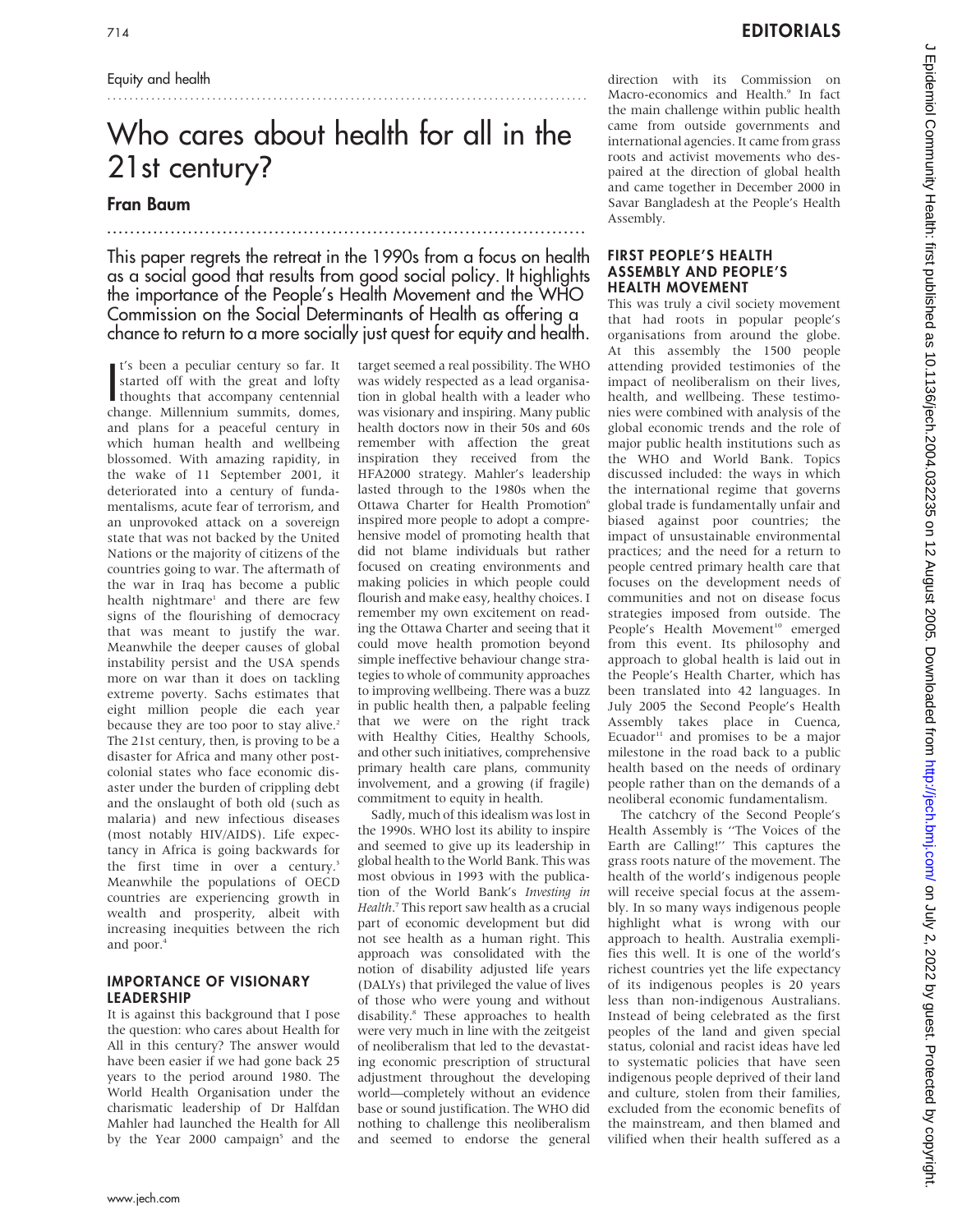result of the cruel and inhuman policies.12 Blatant injustices such as this provide the fuel and passion for the People's Health Movement.

### GLOBAL CIVIL SOCIETY CARES

The other signs of caring about achieving health for all in the 21st century come from the ''Make Poverty History'' campaign with the goals of ''trade justice, drop the debt, more and better aid''.13 The campaign focuses on the 2.8 billion people (nearly half the world's population) who live on less than US\$2 per day. It is driven by a range of non-government organisations and global campaigners such as Sir Bob Geldof and calls directly on the G8 countries to drop debt for the most heavily indebted nations and for aid to be increased to 0.7% of GDP as recommended by the UN Millennium Summit.<sup>13</sup> Achievement of these aims has the potential to make our world healthier and more equitable. But this will only happen if what follows is an approach to health and wellbeing that builds on the early, visionary history of the WHO that recognised that health is not just about the absence of disease but about improving the quality of everyday life in terms of our relationships with each other, the safety and satisfaction of our schools and workplaces, the quality and sustainability of transport and housing, the availability of education, sustainability of the environment, and freedom from violence and war.<sup>14</sup> So often those who want to do good do not act on this knowledge. Rather they focus on the diseases and believe that tackling them will do the job of creating more health and equity. So we have seen the flourishing of bodies such as the Global Fund and Gates Foundation that, with the best of intentions, set out to tackle a range of infectious diseases. Yet they do very little to tackle the broad social and economic determinants of health that dictate who gets what disease. Healthy people are mainly healthy, not primarily because they have access to good health services (although this helps), but because they have good food, comfortably homes, live in a peaceful environment, have good social support, adequate income, and a satisfying job. The global public health community has to understand and act on this crucial knowledge about what creates health. Are there any signs this may be happening?

### SIGNS OF HOPE: SECOND PEOPLE'S HEALTH ASSEMBLY AND WHO COMMISSION ON THE SOCIAL DETERMINANTS OF HEALTH

It just could be that 2005 may be remembered as the year the social and

economic determinants of health began to be taken really seriously globally, nationally, regionally, and locally. In July 2005 the Second People's Health Assembly will take this knowledge as central to its deliberations about how to make the world healthier and more equitable. In March 2005 the WHO launched its own Commission on the Social Determinants of Health (CSDH).15–17 This commission will place a primary emphasis on the underlying factors that determine how healthy populations are and how equitably health is distributed within populations. It will emphasise that health services, while crucial, are only one of the determinants of health and that most health gain will come from going upstream to focus on those factors such as employment, housing, quality of living environments, social relationships, and education that are the main determinants of how healthy we are. The commission works on the assumption that creating healthy societies and individuals largely results from action outside the health sector.

The CSDH will use three key strategies to achieve its aims. Firstly, it will establish knowledge networks preliminarily entitled: Priority Public Health Diseases; Child Health and Education; Financing; Human Settlements; Social Exclusion; Employment; Globalisation; Health Systems, Measurement, Gender and Women's Empowerment. Secondly, it will work with countries to ensure action on the social and economic determinants of health. Thirdly, it will work to reform the WHO by ensuring that awareness of the importance of the social and economic determinants of health informs all its work and becomes evident in its response to health issues. The commission has great potential to assist Dr J W Lee, the current director general, to leave as his legacy a reformed WHO that is imbued with a strong understanding and determination to act on the social and economic determinants of health and a public health community that accepts the inevitable logic and sense of designing all interventions based on this understanding.

### MAKING SOCIAL DETERMINANTS OF HEALTH CENTRAL

The path taken by the People's Health Movement and the CSDH is not going to be easy. While more funding has gone into global health in recent years the overwhelming amount of it has gone into disease initiatives that do not tackle the underlying social and economic determinants of health. However, if the People's Health Movement and the CSDH are successful in picking up the baton from the earlier Health for All

2000 movement they may form the vanguard of a successful movement for a socially just and healthier world in which policy decisions are driven primarily by this vision rather than by decisions that maximise profit for a small elite. If the public health community does care about health for all in this century then it must put its full support behind the People's Health Movement and the Commission on the Social Determinants of Health.

J Epidemiol Community Health 2005;59:714–715. doi: 10.1136/jech.2005.035113

Correspondence to: Professor F Baum, Department of Public Health, Flinders University, GPO Box 2100, Adelaide 5001, Australia; fran.baum@flinders.edu.au

#### Funding: none.

Conflicts of interest: Fran Baum has been a member of the Global Steering Group of the People's Health Movement since 2000 and was appointed as a Commissioner on the WHO Commission on the Social Determinants of Health in March 2005.

### **REFERENCES**

- 1 Roberts L, Lafta L, Garfield R, et al. Mortality before and after the 2003 invasion of Iraq. Lancet 2004;364:1857–64.
- 2 Sachs JD. The end of poverty. Economic possibilities for our times. New Jersey: Penguin Books, 2005.
- 3 Labonte R, Schrecker T, Sanders D, et al. Fatal indifference. The G8, Africa and global health. Cape Town: The University of Cape Town Press, 2004.
- 4 Navarro V, ed. The political economy of social inequalities. Consequence for health and quality of life. Amityville, NY: Baywood Publishing, 2002.
- 5 World Health Organisation. Global strategy for Health for All by the year 2000. Geneva: WHO, 1981.
- 6 World Health Organisation. The Ottawa Charter for health promotion. Health Promotion 1986;1:i–v.
- 7 World Bank. World development report 1993: investing in health. Oxford: Oxford University Press, 1993.
- 8 Anand S, Hanson K. Disability-adjusted life years: a critical review. In: Anand S, Peter F, Sen A, eds. Public health, ethics and equity. Oxford: Oxford University Press, 2004:183–99.
- 9 Sachs J. Macro economics and health: investing in health for economic development. Geneva: World Health Organisation, 2001, http:// www.cid.harvard.edu/cidcmh/CMHReport.pdf (accessed on 14 Jun 2005).
- 10 The People's Health Movement. http://
- www.phmovement.org (accessed 14 Jun 2005). 11 The People's Health Movement. http://www. phmovement.org/pha2/ (accessed on 14 Jun 2005).
- 12 Human Rights and Equal Opportunity Commission. Bringing them home: findings of the national inquiry into the separation of Aboriginal and Torres Strait Islander children from their families. Sydney: Human Rights and Equal Opportunity Commission, 1997.
- 13 Editorial. From Love 8 to G8: only results matter. New Statesman 2005;6 Jun:6-7
- 14 Baum F. The new public health. Oxford: Oxford University Press, 2002.
- 15 World Health Organisation. http://www.who.int/ social\_determinants/en/ (accessed 14 Jun 2005). Lee JW. Public health is a social issue. Lancet
- 2005;365:1005–6. 17 Marmot M. Social determinants of health
- inequalities. Lancet 2005;365:1099–104.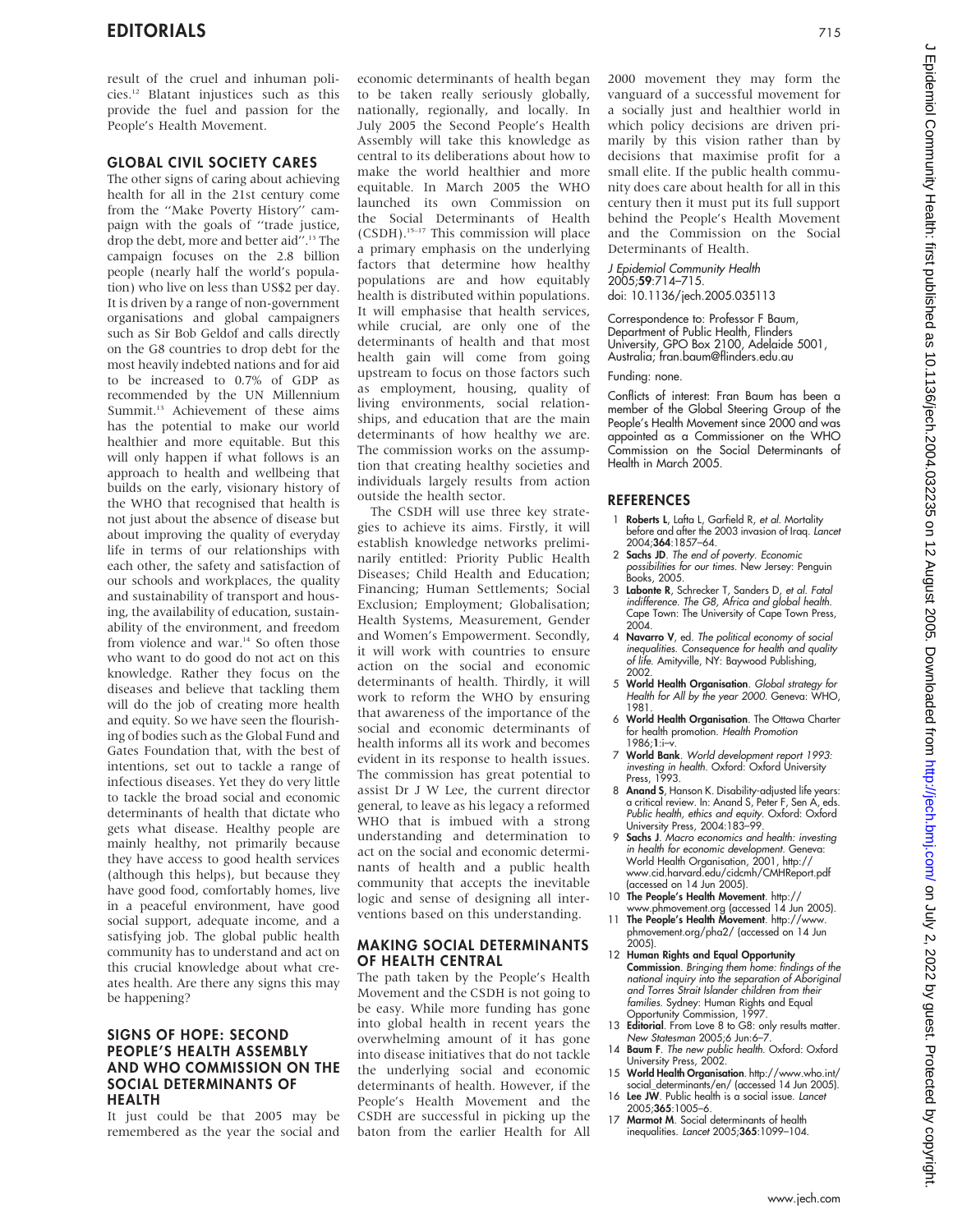### Environmental health

## A journal for evidence based policies Ana M Garcia, Carlos Alvarez-Dardet

.......................................................................................

## ...................................................................................

### The journal of the increasingly relevant.

The journal has published in this<br>
issue<sup>1</sup> and in a previous recent issue<sup>2</sup><br>
two papers with striking evidence<br>
relating atmospheric contaminants, and he journal has published in this issue<sup>1</sup> and in a previous recent issue<sup>2</sup> two papers with striking evidence mostly emissions derived from oil based combustion from engine exhausts, with increased risk for children of dying from leukaemia and other cancers. The risk was particularly high for children born in the proximities (up to 1 km) of bus stations, but also hospitals and other industrial resources with oil combustion emissions. The results from the different data and several analyses presented in both papers are firmly consistent with the author's conclusions: childhood cancers are strongly determined by prenatal or early postnatal exposures to oil based combustion gases, especially from engine exhausts. Two key points arise from such a conclusion. Firstly, how good is evidence supporting this statement? Secondly, is there an additional argument for stricter control of atmospheric emissions?

Results from both papers, although clearly coherent, are based on data and analysis with some limitations, a common occurrence in epidemiological research, the same category of research that discovered that tobacco causes several health effects and that water born infectious diseases can be effectively prevented. In this case, Knox uses for his analysis a database of children dying from cancer between 1953 and 1980 and maps of emissions for 2001 published by the National Atmospheric Emissions Inventory. Then, most of the putative damaging exposures (prenatal or early postnatal, according to the author) occurred more than 20 years before the data on atmospheric emissions used in the study and, probably, to higher levels of emissions than levels for 2001 in the same places. But this fact does not remove any relevance to Knox's findings: the subsequent questions are how many locations have now emissions similar, or even higher, to those happening several years ago (in UK and in other parts of the remaining world), and how safe are present levels of emissions now.

Another methodological point is that Knox's results are based on mortality data. It will be worth examining also data on childhood cancer incidence (that is, including also child non-lethal cancers): would it be expected to find even higher risks for concerned contaminants? Also, a particularity of Knox analysis is that, as a consequence of the lack of a proper control group, the analysis uses only cases of migrant children (changing address between birth and death). This approach is based on the premise of migration equilibrium around emissions hotspots in the general child population. It would be interesting to test the validity of this approach (analysis of migrants) against confirmed effects of atmospheric emissions. Available data from well established networks of research in this area<sup>3</sup> could be useful for this testing.

Besides limitations, Knox also finds a clear dose-response association for exposures and childhood cancers, an important criterion for evaluating causality in exposure-damage associations. Another important criterion for causality is consistency. This is to say, if different researchers, observing different populations with different approaches arrive at similar findings, it is probable that the observed association (namely, emissions from combustion from engine exhausts and childhood cancer) is causal, and not casual. This point is crucial for prevention, as only for causal associations will interventions eliminating or reducing exposure be followed by a reduction in the damage frequency or intensity. Knox<sup>2</sup> quotes studies from USA, Italy, Sweden, and France finding increased risks for leukaemia and other childhood cancer related to residence near high volume roads and petrol and vehicle repair garages. Knox also refers to some studies that have not found any relations. Apparently studies in this area are still scarce, but perhaps there is already enough information for a systematic review or meta analysis properly weighting all available evidence together.

The second point raised at the beginning of this commentary is even more crucial. Should these papers, and other available evidence, be used on behalf of stricter control of oil combustion emissions? Should government and

authorities seriously consider these findings and develop any specific actions? And also: could scientific journals play a critical part in decision making processes related to issues affecting people's health, but also strongly depending on political, economical, social, and cultural influences? Well, as much as they can. This journal has deliberately developed an editorial policy focused on publishing the best scientific evidence for socially relevant research on health determinants (''the journal of the increasingly relevant''4 ): the ''policy implications'' window in articles or the ''Evidence based public health policy and practice'' section are reassuring proofs of this editorial determination. In a recent editorial<sup>5</sup> the role of public health policy was examined in its relation with public health research, particularly addressing interventions over gradually augmenting health inequalities. Also poorer people are more likely to live near more contaminating industrial resources.

The gains for health and wellbeing from searching for ''appropriate engineering and social solutions''1 to better control toxic atmospheric emissions from oil combustion surpass the expectations of any single study. $3^{6-8}$  But also, childhood cancer is an important socially sensitive public health problem and Knox's findings<sup> $12$ </sup> should be seriously taken into account by decision makers concerned with environmental emissions' limits and control.

J Epidemiol Community Health 2005;59:716–717. doi: 10.1136/jech.2005.035196

### ......................

Authors' affiliations

A M Garcia, Department of Preventive Medicine and Public Health, University of Valencia, Spain

C Alvarez-Dardet, Department of Public Health, University of Alicante, Spain

Correspondence to: Professor A M Garcia, Facultad de Ciencias Sociales, Avda. Tarongers s/n, 46022 Valencia, Spain; anagar@uv.es

Funding: none.

Conflicts of interest: none.

### REFERENCES

- 1 Knox EG. Oil combustion and childhood cancers. J Epidemiol Community Health 2005;59:755–60.
- 2 Knox EG. Childhood cancers and atmospheric carcinogens. J Epidemiol Community Health  $2005:59:101-5$ .
- 3 Medina S, Plasencia A, Ballester F, et al, on behalf the Apheis group. Apheis: public health impact of  $PM_{10}$  in 19 European cities. J Epidemiol Community Health 2004;58:831–6.
- 4 Alvarez-Dardet C, Ashton JR. In this issue.
- J Epidemiol Community Health 2004;58:965. 5 Joffe M, Mindell J. A tentative step towards healthy public policy. J Epidemiol Community Health 2004;58:966–8.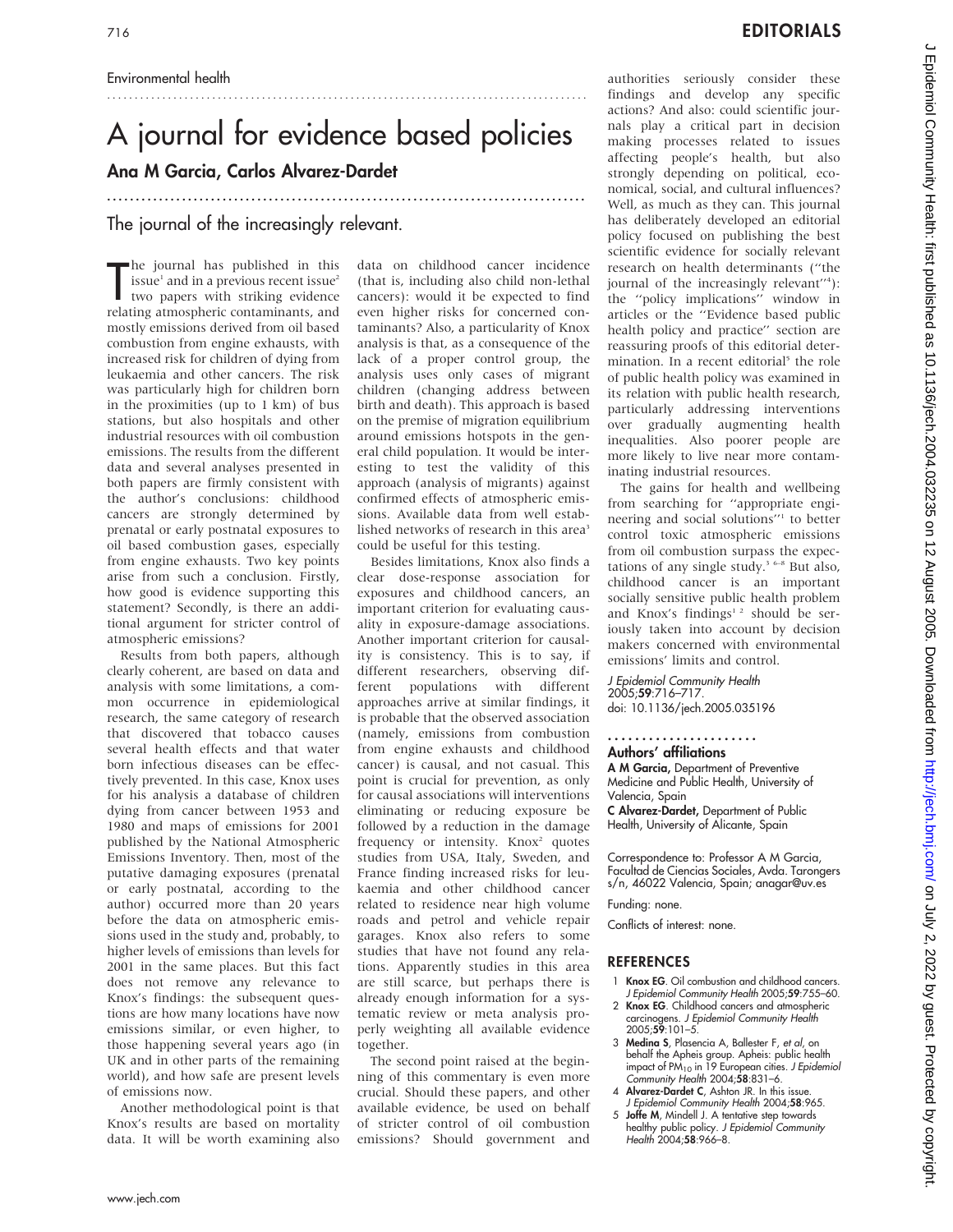## **EDITORIALS** 717

6 Nakahara S, Nakamura Y, Ichikawa M, et al. Relation between increased numbers of safe playing areas and decreased vehicle related child mortality rates in Japan from 1970 to 1985: a

trend analysis. J Epidemiol Community Health 2004;58:976–81.

7 Morrison DS, Thomson H, Petticrew M. Evaluation of the health effects of a neighbourhood traffic

calming scheme. *J Epidemiol Community Health*<br>2004;**58**:837–40.

8 Tafari L. Lead free. J Epidemiol Community Health 2004;58:966.

### Environmental health

# Geographically based approaches can identify environmental causes of disease

.......................................................................................

### Manolis Kogevinas, Neil Pearce

...................................................................................

There is growing evidence to suggest the potential importance of specific environmental exposures in the causation of cancer in children.

The causes of child leukaemia and,<br>
more generally of malignant neo-<br>
plasms in childhood have been long<br>
investigated. Various theories have been he causes of child leukaemia and, more generally of malignant neoplasms in childhood have been long proposed on the aetiological mechanisms and risk factors for these neoplasms, including the influence of genetic, prenatal, and postnatal exposures. With a few exceptions, particularly for in utero exposure to ionising radiation and some genetic syndromes, strong and consistent evidence on the importance of specific risk factors has not been produced. One recent exception is the association of ambient air pollution with child leukaemia, an association that is also supported by experimental evidence. For example, a recent experimental study<sup>1</sup> showed that filtration of particulate matter in ambient air significantly reduced heritable mutation rates in laboratory mice housed outdoors near a major highway and two integrated steel mills. On the other hand, extremely low frequency electromagnetic fields (ELF-EMF) emitted by power lines have received a great deal of attention in recent years, but the evidence of an association with childhood leukaemia remains uncertain; furthermore, even if ELF-EMF are causally associated with child leukaemia they could explain only a very small fraction of all child leukaemias, perhaps around 1%.2 Exposure to pesticides, both general and specific, has also been examined extensively in relation to childhood cancers, but the evidence is far from conclusive.<sup>3</sup>

The paper by George Knox in this issue<sup>4</sup> follows other recent work examining proximity to industrial sources of exposure to toxic atmospheric emissions and childhood cancer.<sup>5</sup> In this paper he expands on this work by evaluating the effects of specific exposures and their combinations.

Knox applies an approach that differs from that of other studies in two respects. Firstly, the data available are extensive both regarding the number of cases and the number of sources and exposures examined. Secondly, he uses a migration index as the main source for the calculation of the relative risk.

Knox has assembled an impressive combination of records including data on hotspots derived from information on atmospheric emissions, trade directories, and map inspections. He has then used this to examine birth and death records for children dying from cancer and has classified each address with regards to its proximity to hotspots for atmospheric emissions, particularly focusing on migration in and out of hotspots.

The migration index that is used in this analysis could be seen as a type of a case-crossover study design. Children moving houses are examined regarding the distance of their houses from specific sources at birth and at the time of cancer diagnosis. The ''case'' address is the address the child lived in at the time of birth, and exposures at this time are assumed to be aetiologically relevant to the subsequent cancer. The ''control'' address is the address that (the same) child lived in at the time of death from cancer, and exposures at this time are assumed to not be aetiologically relevant. If these assumptions are correct, then the informative ''case-control pairs'' are those in which the ''case address'' at time of birth and the

''control address'' at time of death are different. For a particular definition of exposure (for example, living within 1.0 km of a hotspot), the ratio of the number of discordant ''pairs'' in which the ''case address'' is exposed (and the ''control address'' is not) to the number of discordant pairs in which the "control address" is exposed (and the "case address" is not), yields the odds ratio in a manner analogous to a "matched pair" analysis of a more orthodox case-control study. This in turn can be applied to the overall prevalence of ''exposure'' among all cases (not just those who moved) to yield an estimate of the population attributable risk.

There are several important assumptions underlying this comparison. Firstly, it assumes that exposures occurring at birth are more aetiologically relevant than those occurring close to the time of cancer diagnosis and death. When this assumption is invalid (for a particular exposure), the findings reported here will also be invalid. In the most extreme case, in which, for a particular exposure, only very recent exposure is aetiologically relevant, the method of Knox will produce the inverse of the true odds ratio. Nevertheless, for most exposures, and for most types of childhood cancer, this assumption is reasonable, and there is also some experimental evidence supporting the importance of early, including prenatal, exposures.<sup>6</sup> Secondly, Knox's method assumes that there is short term migration equilibrium among the general child population. This assumption would not be valid if, for example, there was a general tendency in the population to move away from environmental hotspots. Thirdly, it also assumes that there is no specific tendency for families to move away from environmental hotspots after the diagnosis of cancer in the child. An attempt to address these latter two assumptions is the restriction of the analysis to short migrations of less than one kilometre. Furthermore, for any such tendencies to produce significant bias they would need to apply to both identified and non-identified environmental hotspots. Many of the exposures considered (for example, hospitals) might be assumed to fall into the latter category. Finally, one must also consider the problems related to exposure misclassification attributable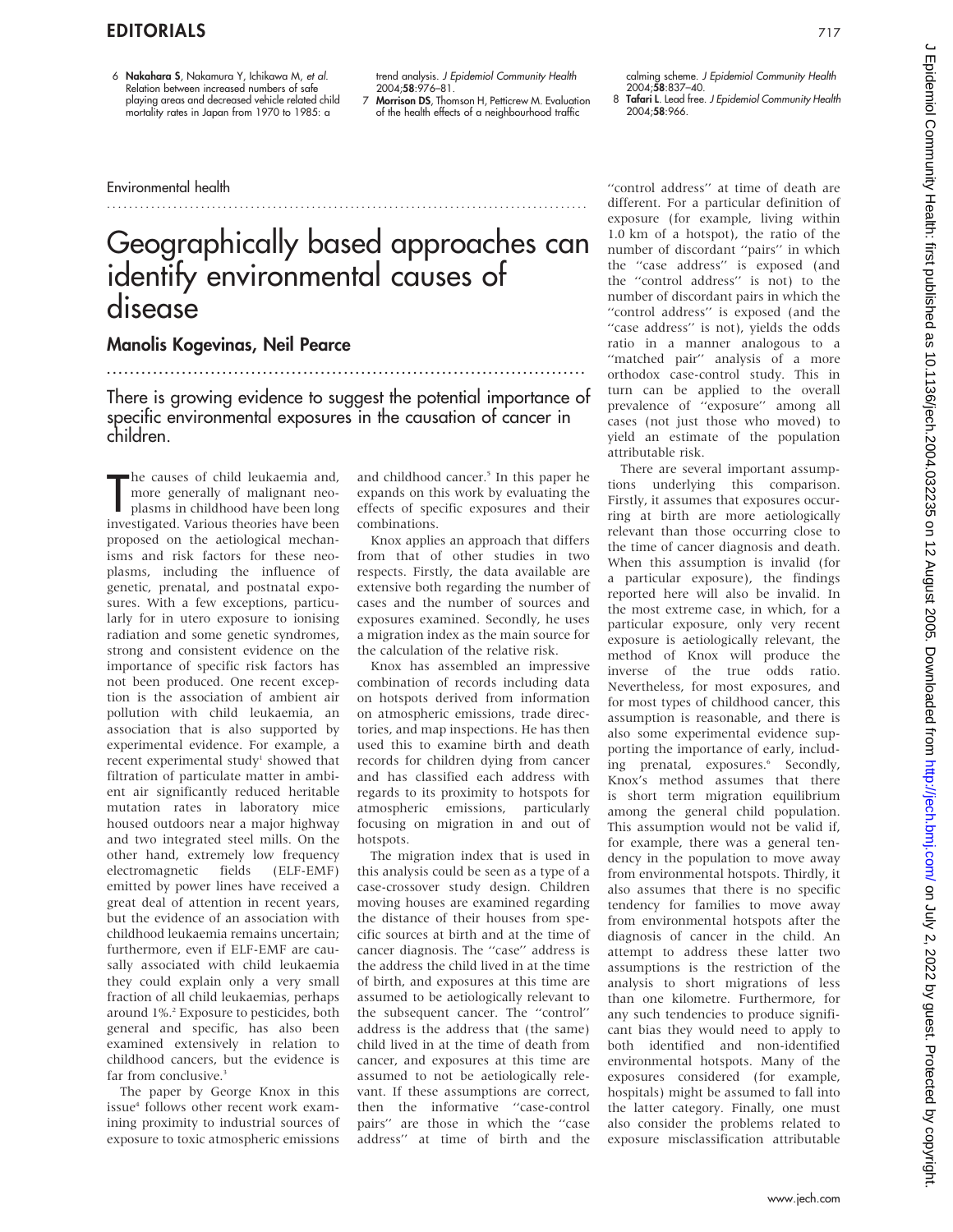to lack of information on duration of residence and in the quantification of environmental exposures, although the resulting misclassification is likely to be non-differential and therefore to produce a bias towards the null.7

Notwithstanding these potential problems, the approach followed by Knox is innovative, and the findings are of considerable interest. He shows a number of interesting associations of environmental exposures with childhood tumours. He identifies several specific chemicals as being closely associated with child tumours, particularly butadiene and exposures from internal combustion engines. More than these specific associations, which may or may not be supported by further research, what makes this paper unique is its capacity to combine in a meaningful way a series of routinely collected data on births, deaths, residences, sources of exposures, and specific exposures.

How valid can all this be? More generally, how valid can geographical comparisons be for the identification of the causes of diseases and particularly child tumours? An extensive application of small area statistics was first proposed as a proactive measure after the Seascale leukaemia cluster (Black report). Collection and systematic analysis of such data are undoubtedly important for surveillance within the context of proactive research. However, how efficient has this approach been in identifying new (or old) causes of disease? Or at least what new hypotheses have been generated through the application of small area statistics type approaches? Probably few, at least when small area statistics are applied using

comparatively crude exposure scenarios such as homocentric circles around a single point source, as has frequently been the case. There are several reasons why few, if any, risk factors have been identified by applying such approaches. Firstly, many of the environmental exposures examined in relation to cancers and reproductive outcomes such as congenital malformations, are probably not associated with high risks at common environmental levels of exposure. Secondly, such studies entail a comparatively high misclassification of the risk factor(s) of interest and of potential confounders. Finally, many of the hypotheses examined are frequently based on weak a priori evidence and are unlikely to be correct. This latter issue may not be perceived necessarily as a significant problem as small area statistical data are readily available and their use could be seen as a screening tool to test new hypotheses and/or generate them. However, a weak risk factor with a great deal of exposure misclassification is bound to produce weak results, which may not be reproduced, even if the exposure is common and therefore has a comparatively high population attributable risk. Nevertheless, small area based approaches are becoming more attractive as methods evolve, both with regard to the availability of records and methods of statistical analysis. Studies such as those by Knox clearly indicate the potential importance of specific environmental exposures in the causation of cancer in children. It will be important to further investigate these findings, and to further test their validity with other studies that have different methodologies and assumptions.

J Epidemiol Community Health<br>2005;**59**:717–718. doi: 10.1136/jech.2005.036608

......................

### Authors' affiliations

M Kogevinas, Respiratory and Environmental Health Research Unit, Municipal Institute of Medical Reseach (IMIM), Barcelona, Spain and Department of Social Medicine, Medical School, University of Crete, Herakleion, Greece

N Pearce, Department of Biomedical Sciences and Human Oncology, University of Turin, Italy and Centre for Public Health Research, Massey University Wellington Campus, Wellington, New Zealand

Correspondence to: Dr M Kogevinas, Respiratory and Environmental Health Research Unit, Municipal Institute of Medical Reseach (IMIM), 80 Dr Aiguader Rd, Barcelona 08003, Spain; kogevinas@imim.es

Funding: Neil Pearce's work on this paper was supported by the Health Research Council of New Zealand, and the Progetto Lagrange, Fondazione CRT/ISI. M Kogevinas was partially supported by ISCIII (Red de Centros RCESP C03/09), Madrid.

Competing interests: none.

#### REFERENCES

- 1 Somers CM, McCarry BE, Malek F, et al. Reduction of particulate air pollution lowers the risk of heritable mutations in mice. Science 2004;304:1008–10.
- 2 Ahlbom A, Day N, Feychting M, *et al.* A pooled<br>analysis of magnetic fields and childhood<br>leukaemia. *Br J Cancer* 2000;**83**:692–8.
- 3 Zahm SH, Ward MH. Pesticides and childhood cancer. Environ Health Perspect
- 1998;106(suppl 3):893–908. 4 Knox EG. Oil combustion and childhood cancers. J Epidemiol Community Health 2005;59:755-60.
- 5 Knox EG. Childhood cancers and atmospheric carcinogens. *J Epidemiol Community Health*<br>2005;**59**:101–5.
- 6 Greaves M. Childhood leukaemia. BMJ 2002;324:283–7.
- 7 Checkoway H, Pearce N, Kriebel D. Research methods in occupational epidemiology. Oxford: Oxford University Press, 2004.

### Occupational health

## Job insecurity and its effect on health Mel Bartley

.......................................................................................

## Findings suggest that reductions in job insecurity should be a point of intervention for government policies aimed at improving population health and reducing health inequalities.

...................................................................................

Job insecurity and its effect on health<br>is now an important topic within<br>social epidemiology.<sup>1-5</sup> Some time<br>time ago, a few papers began to appear ob insecurity and its effect on health is now an important topic within social epidemiology.<sup>1-5</sup> Some time

in Australia, $67$  and the UK $8$  suggesting that poor job quality might affect mental health almost as much as job loss. This possibility was pursued in path breaking work using the UK Whitehall II study of health in London based civil servants.<sup>9</sup> Ferrie and her colleagues were able to follow changes in health measurements in a subgroup of men and women whose civil service department was sold to the private sector. In this way, they could take account of possible health differences between those who did and did not experience increasing insecurity before the onset of job change or unemployment. The nature of the reorganisation also meant that to a large extent, civil servants had been ''randomised'' into the group experiencing greater upheaval in their work situations.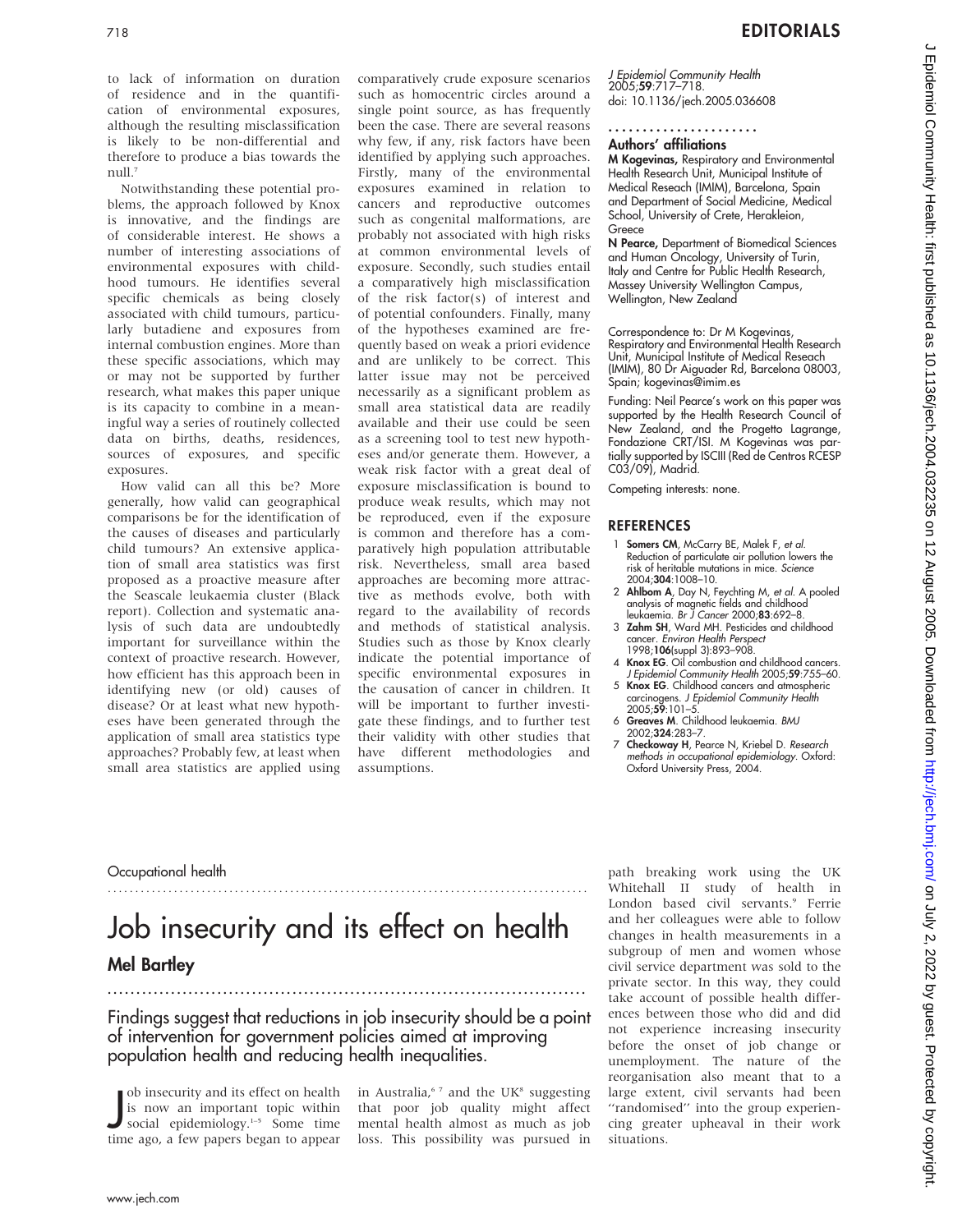Research in this area has advanced quickly at a time when, according to many measures, the numbers of secure jobs in the economies of industrialised nations are falling, to be replaced by a variety of more ''flexible'' types of employment contract.10 Perhaps public health advocates are at least as much influenced by the feeling that working conditions are regarded as something that can easily be sacrificed to the gods of economic productivity.<sup>11</sup>

The paper by Artazcoz et al adds to this growing literature in important ways. The authors are well aware of the dangers that people with a tendency towards depression or anxiety may perceive their jobs as less secure.<sup>12</sup> They are able to show that the relation of less secure employment conditions to health depends on several other factors. One of these is sex. The other is social class (manual or non-manual). Not every kind of insecurity is associated with poorer psychosocial health. The highest excess risk is experienced by those whose contracts have no fixed term, or who have no formal employment contract at all: more or less a ''doseresponse relation''.

Several recent meta-analyses $13/14$  have confirmed the effect of work insecurity on health. Whereas continued insecurity has been found to be a health risk, secure re-employment outside of a declining heavy industrial environment has been found actually to improve health.<sup>15</sup> Several papers have now concluded from their findings that reductions in job insecurity should be a point of intervention for government policies aimed at improving population health and reducing health inequalities.<sup>11 16 17</sup>

J Epidemiol Community Health 2005;59:718–719. doi: 10.1136/jech.2004.032235

Correspondence to: Professor M Bartley, Department of Epidemiology and Public Health, University College London, 1–19 Torrington Place, London WC1E 6BT, UK; m.bartley@ucl.ac.uk

### **REFERENCES**

- 1 **McDonough P**. Job insecurity and health. Int J Health Serv 2000;30:453–76.
- 2 Levenstein S, Smith MW, Kaplan GA. Psychosocial predictors of hypertension in men and women. Arch Intern Med 2001;161:1341–6.
- 3 Ferrie JE, Shipley MJ, Stansfeld SA, et al. Effects of chronic job insecurity and change in job security on self reported health, minor psychiatric morbidity, physiological measures, and health related behaviours in British civil servants: the<br>Whitehall II study. *J Epidemiol Community Health* 2002;56:450–4.
- 4 Power C, Stansfeld SA, Matthews S, et al. Childhood and adulthood risk factors for socioeconomic differentials in psychological distress: evidence from the 1958 British birth cohort. Soc Sci Med 2002;55:1989-2004.
- 5 Mohren DC, Swaen GM, van Amelsvoort LG, et al. Job insecurity as a risk factor for common infections and health complaints. J Occup Environ Med 2003;45:123–9.
- 6 Winefield AH, Tiggeman M, Goldney RD. Psychological concomitants of satisfactory employment and unemployment in young people.

.......................................................................................

Soc Psychiatry Psychiatr Epidemiol<br>1988;**23**:149–57.

- 7 Winefield AH, Tiggemann M, Winefield HR. The psychological impact of unemployment and unsatisfactory employment in young men and women: longitudinal and cross-sectional data. Br J Psychol 1991;82:473–86.
- 8 **Burchell B**. Who is affected by unemployment? In:<br>Gallie D, Marsh C, Vogler C. Un*employment and* social change. Oxford: Oxford University Press, 1996.
- 9 Ferrie JE, Shipley MJ, Marmot MG, et al. Health effects of anticipation of job change and nonemployment: longitudinal data from the Whitehall Il study. BMJ 1995;311:1264-9.
- 10 Burchell BJ. The unequal distribution of job insecurity, 1966–86. International Review of Applied Economics 1999;13:437–58.
- 11 Lavis JN, Farrant MS, Stoddart GL. Barriers to employment-related healthy public policy in Canada. Health Promot Internation 2001;16:9–20.
- 12 Artazcoz L, Benach J, Borrell C, et al. Social inequalities in the impact of flexible employment on different domains of psychosocial health. J Epidemiol Community Health 2005;59:761–7.
- 13 Bohle P, Quinlan M, Mayhew C. The health and safety effects of job insecurity: an evaluation of the evidence. Economic and Labour Relations Review 2001;12:32–60.
- 14 Sverke M, Hellgren J, Naswall K. No security: a meta-analysis and review of job insecurity and its consequences. J Occup Health Psychol 2002;7:242–64.
- 15 Ostry AS, Hershler R, Kelly S, et al. Effects of deindustrialization on unemployment, reemployment, and work conditions in a manufacturing workforce. BMC Public Health 2001;1:15.
- 16 Kristensen TS, Borg V, Hannerz H. Socioeconomic status and psychosocial work environment: results from a Danish national study. Scand J Public Health 2002;59:41–8.
- 17 Bartley M, Sacker A, Clarke P. Employment status, employment conditions, and limiting illness: prospective evidence from the British household panel survey 1991–2001. *J Epidemiol*<br>Community Health 2004;**58**:501–6.

### Occupational health

# Flexible employment and health inequalities

### Fernando G Benavides, George L Delclos

A flexible labour market could contribute to increasing health inequalities and should be a priority on the public health policy agenda.

The relation between itexible<br>
employment and health is a recent<br>
public health research question.<sup>1</sup> he relation between flexible employment and health is a recent After a long period of progressive labour market regulatory policymaking, particularly in European Union countries, where the influence of trade unions is strong, employers now argue for a supply of a full time workforce that will allow them to compete in a global market characterised by continuous technical and organisational change. In

this global environment, and from a purely economic perspective, flexible employment has become considered as a necessary condition to increase productivity, and is a characteristic common to both developed and developing countries.

...................................................................................

Recent research, however, has begun to suggest that flexible employment may have adverse affects on the health of workers. For instance, mortality is significantly higher among temporary workers in comparison with permanent workers.2 Persons who experience frequent job changes are more likely to smoke, consume more alcohol, and exercise less<sup>3</sup>; and workers who perceive job insecurity experience significant adverse effects on their physical and mental health.4 Despite some of the limitations of these kinds of studies, primarily in the various definitions of flexible employment (which can be variably defined as job insecurity, frequent job change, or type of contract), the picture regarding this important question is becoming clearer.

In this issue, Artazcoz et al add another piece to this complex puzzle.<sup>5</sup> The authors examine the possible impact of flexible employment on health inequalities, and show an association between poor mental health outcomes and two forms of flexible employment (non-fixed term temporary contracts and being employed with no contract) that differentially affects less privileged workers: women and male manual workers.